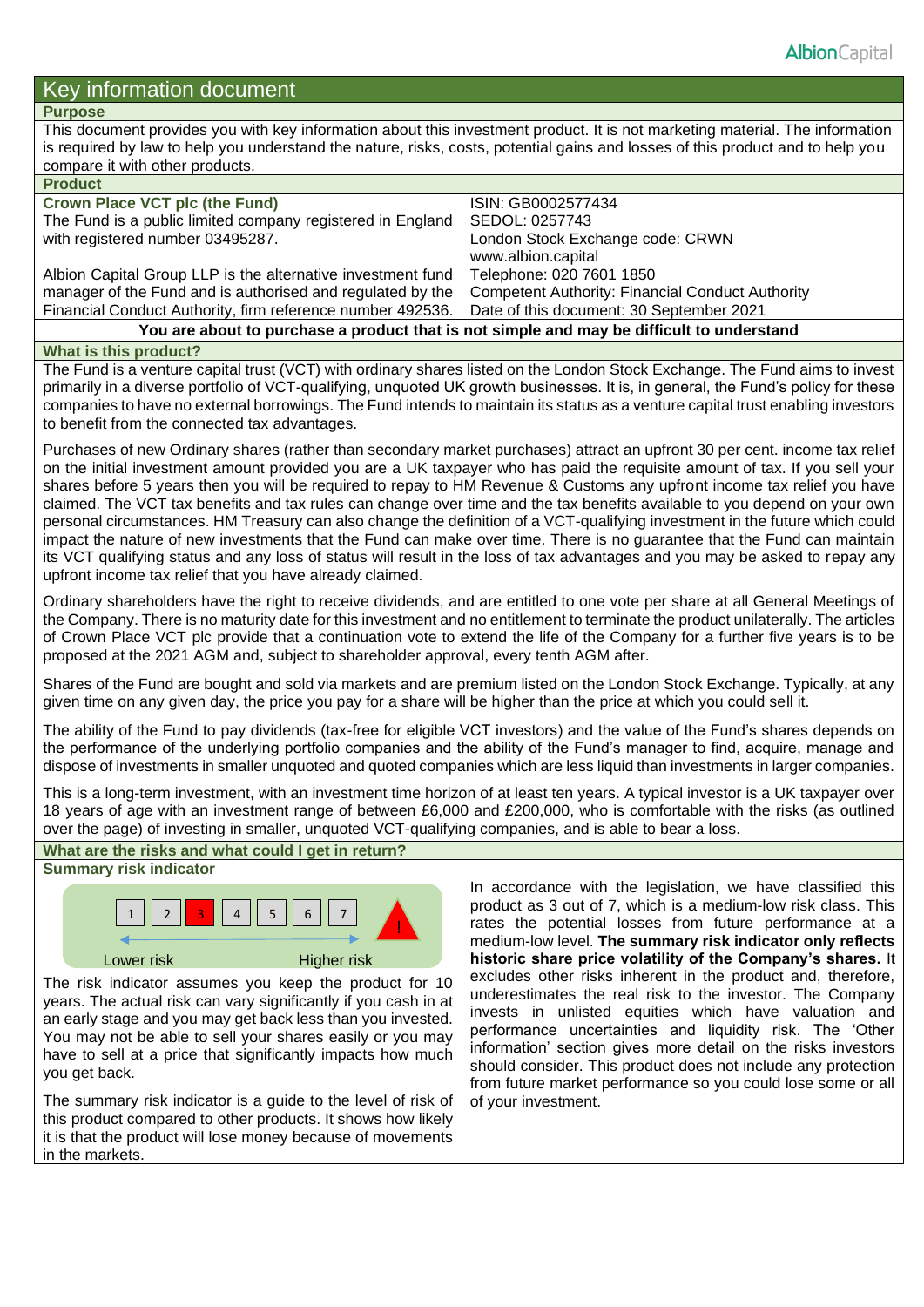| <b>Performance scenarios</b> |                                     |            |            |                                             |  |  |  |
|------------------------------|-------------------------------------|------------|------------|---------------------------------------------|--|--|--|
| <b>Investment Scenarios</b>  | £10,000                             | 1 year     | 5 years    | 10 years<br>(Recommended<br>holding period) |  |  |  |
| <b>Stress scenario</b>       | What you might get back after costs | £5,324.10  | £4.762.48  | £3,319.63                                   |  |  |  |
|                              | Average return each year            | $-46.76%$  | $-13.79%$  | $-10.44%$                                   |  |  |  |
| Unfavourable scenario        | What you might get back after costs | £9.803.90  | £13.195.48 | £20,926.26                                  |  |  |  |
|                              | Average return each year            | $-1.96%$   | 5.70%      | 7.66%                                       |  |  |  |
| Moderate scenario            | What you might get back after costs | £11,216.60 | £18.040.59 | £32,676.66                                  |  |  |  |
|                              | Average return each year            | 12.17%     | 12.53%     | 12.57%                                      |  |  |  |
| Favourable scenario          | What you might get back after costs | £13,002.45 | £24,990.70 | £51,699.43                                  |  |  |  |
|                              | Average return each year            | 30.02%     | 20.10%     | 17.86%                                      |  |  |  |

This table shows the money you could get back over the next ten years, under different scenarios, assuming that you invest £10,000. The scenarios illustrate how your investment could perform. You can compare them to the scenarios of other products. The scenarios presented are a theoretical estimate of future performance, derived from formulae, based on a dataset of the performance from the past on how the value of this investment varies, and are not an exact indicator. What you get will vary depending on how the market performs and how long you keep the investment. The stress scenario shows what you might get back in extreme market circumstances. **Market developments in the future cannot be accurately predicted. The scenarios shown are only an indication of some of the possible outcomes based on recent returns. Actual returns could be lower.** The value of shares can go down as well as up and you may not get back the full amount you invested. The figures shown include all the costs of the product itself, but may not include all the costs you pay to your advisor or distributor. The figures do not take into account your personal tax situation, which may also affect how much you get back. These figures are not inclusive of any upfront income tax relief you may have claimed.

## **What happens if Crown Place VCT plc is unable to pay out?**

As a shareholder of Crown Place VCT plc you would not be able to make a claim to the Financial Services Compensation Scheme about Crown Place VCT plc in the event that Crown Place VCT plc is unable to pay out.

## **What are the costs?**

The Reduction in Yield (RIY) shows what impact the total costs you pay will have on the investment return you might get. The total costs take into account one-off, ongoing and incidental costs. The amounts shown here are the cumulative costs of the product itself, for three different holding periods. The figures assume you invest £10,000. The figures are estimates and may change in the future. The figures do not take into account your personal tax situation and therefore do not include the loss of any upfront tax relief.

#### **Costs over time**

The person selling you or advising you about this product may charge you other costs. If so, this person will provide you with information about these costs, and show you the impact that all costs will have on your investment over time.

| <b>Investment £10,000</b><br><b>Scenarios</b> | after 1 year | If you cash in If you cash in If you cash in<br>after 5 years | after 10 years |
|-----------------------------------------------|--------------|---------------------------------------------------------------|----------------|
| <b>Total costs</b>                            | £561.44      | £2,322.60                                                     | £6,427.04      |
| Impact on return (RIY) per year               | 6.35%        | 3.75%                                                         | 3.55%          |

#### **Composition of costs**

The table below shows the impact each year of the different types of costs on the investment return you might get at the end of the recommended holding period and the meaning of the different cost categories.

| This table shows the impact on return per year |                                       |       |                                                                                                                                                                                                                                                                                                                                                                                                                                                                                                                                                                                                                                                                                                                                                                               |  |
|------------------------------------------------|---------------------------------------|-------|-------------------------------------------------------------------------------------------------------------------------------------------------------------------------------------------------------------------------------------------------------------------------------------------------------------------------------------------------------------------------------------------------------------------------------------------------------------------------------------------------------------------------------------------------------------------------------------------------------------------------------------------------------------------------------------------------------------------------------------------------------------------------------|--|
| <b>One-off costs</b><br><b>Entry costs</b>     |                                       | 0.35% | The impact of the costs you pay when entering your investment. This is the maximum you could<br>pay. The figure includes subscription fees of a maximum of 2.5%; this is only payable on the issue<br>of new shares. SDRT of 0.5% is payable if the shares are purchased on the secondary market.                                                                                                                                                                                                                                                                                                                                                                                                                                                                             |  |
|                                                | <b>Exit costs</b>                     | 0.00% | The impact of the costs of exiting your investment.                                                                                                                                                                                                                                                                                                                                                                                                                                                                                                                                                                                                                                                                                                                           |  |
| <b>Ongoing costs</b>                           | <b>Portfolio</b><br>transaction costs | 0.20% | The impact of the costs of us buying and selling underlying investments for the Fund. These costs<br>are payable by the underlying portfolio companies rather than by the Fund itself.                                                                                                                                                                                                                                                                                                                                                                                                                                                                                                                                                                                        |  |
|                                                | <b>Other</b><br>ongoing<br>costs      | 2.87% | The impact of costs that we take each year for managing your investments and other running<br>costs associated with the Fund.                                                                                                                                                                                                                                                                                                                                                                                                                                                                                                                                                                                                                                                 |  |
| Incidental costs                               | <b>Performance fees</b>               | 0.13% | The impact of the performance fee. We take these from your investment if the product outperforms<br>its benchmark. The target level requires that the growth of the aggregate of the net asset value<br>per share and dividends paid by the Company or declared by the Board and approved by the<br>shareholders during the relevant period, compared with the previous accounting date, exceeds<br>the average base rate of the Royal Bank of Scotland plc plus 2.0 per cent. To the extent that the<br>total return exceeds the threshold, a performance fee equal to 20 per cent. of the excess is due.<br>If the target return is not achieved in a period, the cumulative shortfall is carried forward and has<br>to be made up before an incentive fee becomes payable. |  |
|                                                | <b>Carried interests</b>              | 0.00% | There are no carried interests.                                                                                                                                                                                                                                                                                                                                                                                                                                                                                                                                                                                                                                                                                                                                               |  |